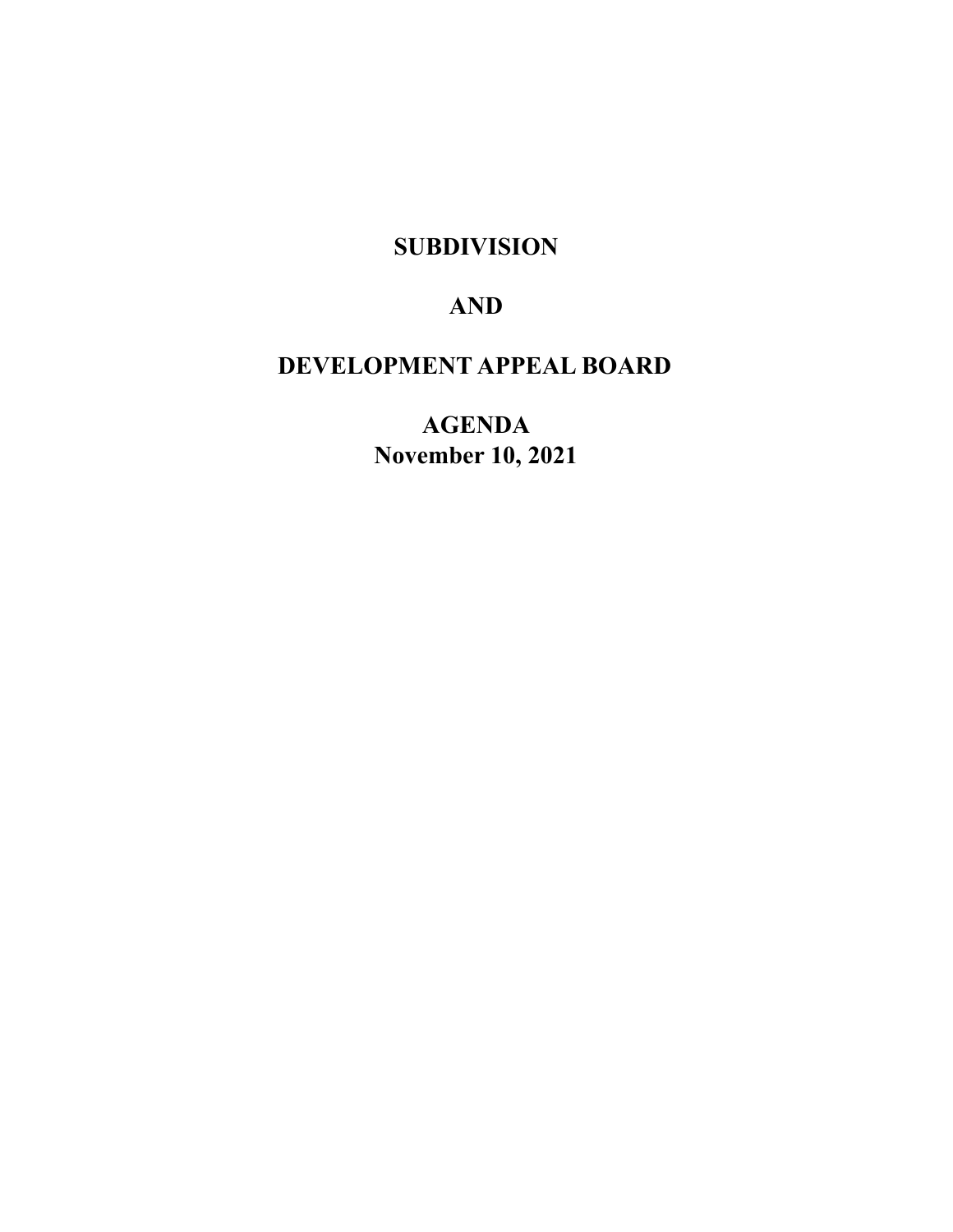## **SUBDIVISION AND DEVELOPMENT APPEAL BOARD**

| <b>NOTE:</b> |                 | Unless otherwise stated, all references to "Section numbers" in this Agenda                                                                     |
|--------------|-----------------|-------------------------------------------------------------------------------------------------------------------------------------------------|
|              |                 | Project No.: 406828482-002                                                                                                                      |
|              |                 | 10238 - 124 Street NW                                                                                                                           |
|              |                 | Change the Use from a General Retail Store<br>(Scarpe Diem Shoes), to a Liquor Store and<br>construct interior alterations (Good Brews Project) |
| 9:00 A.M.    | $SDAB-D-21-183$ |                                                                                                                                                 |
|              |                 |                                                                                                                                                 |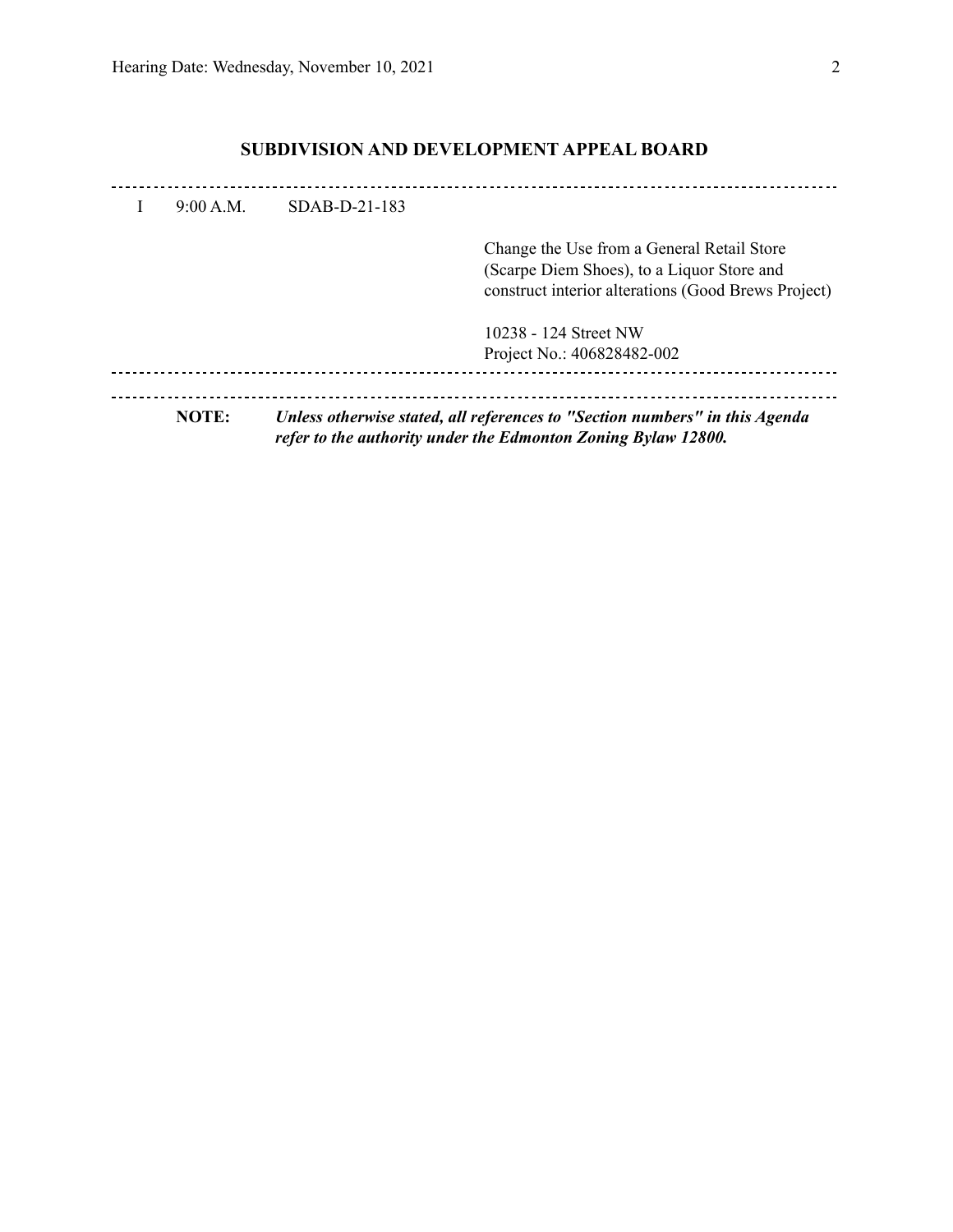#### ITEM I: 9:00 A.M. FILE: SDAB-D-21-183

|                                                  | AN APPEAL FROM THE DECISION OF THE DEVELOPMENT OFFICER                                                                                          |
|--------------------------------------------------|-------------------------------------------------------------------------------------------------------------------------------------------------|
| <b>APPELLANT:</b>                                |                                                                                                                                                 |
| <b>APPLICATION NO.:</b>                          | 406828482-002                                                                                                                                   |
| <b>APPLICATION TO:</b>                           | Change the Use from a General Retail Store (Scarpe Diem<br>Shoes), to a Liquor Store and construct interior alterations<br>(Good Brews Project) |
| <b>DECISION OF THE</b><br>DEVELOPMENT AUTHORITY: | Refused                                                                                                                                         |
| <b>DECISION DATE:</b>                            | October 14, 2021                                                                                                                                |
| <b>DATE OF APPEAL:</b>                           | October 20, 2021                                                                                                                                |
| MUNICIPAL DESCRIPTION<br>OF SUBJECT PROPERTY:    | 10238 - 124 Street NW                                                                                                                           |
| <b>LEGAL DESCRIPTION:</b>                        | Plan RN22 Blk 33 Lots 17-20                                                                                                                     |
| ZONE:                                            | (CB1) Low Intensity Business Zone                                                                                                               |
| <b>OVERLAY:</b>                                  | Main Streets Overlay                                                                                                                            |
| <b>STATUTORY PLAN:</b>                           | N/A                                                                                                                                             |
|                                                  |                                                                                                                                                 |

#### *Grounds for Appeal*

The Appellant provided the following reasons for appealing the decision of the Development Authority:

> Please accept this letter as an expression of our intent to appeal the Development Permit Decision (refusal) for DP 406828482-002. The purpose of this DP application was to change the existing use at 10238 - 124 Street NW from General Retail Store to Liquor Store and to construct interior alterations. The property is zoned CB1 – Low Intensity Business Zone, with Liquor Stores being a Discretionary Use.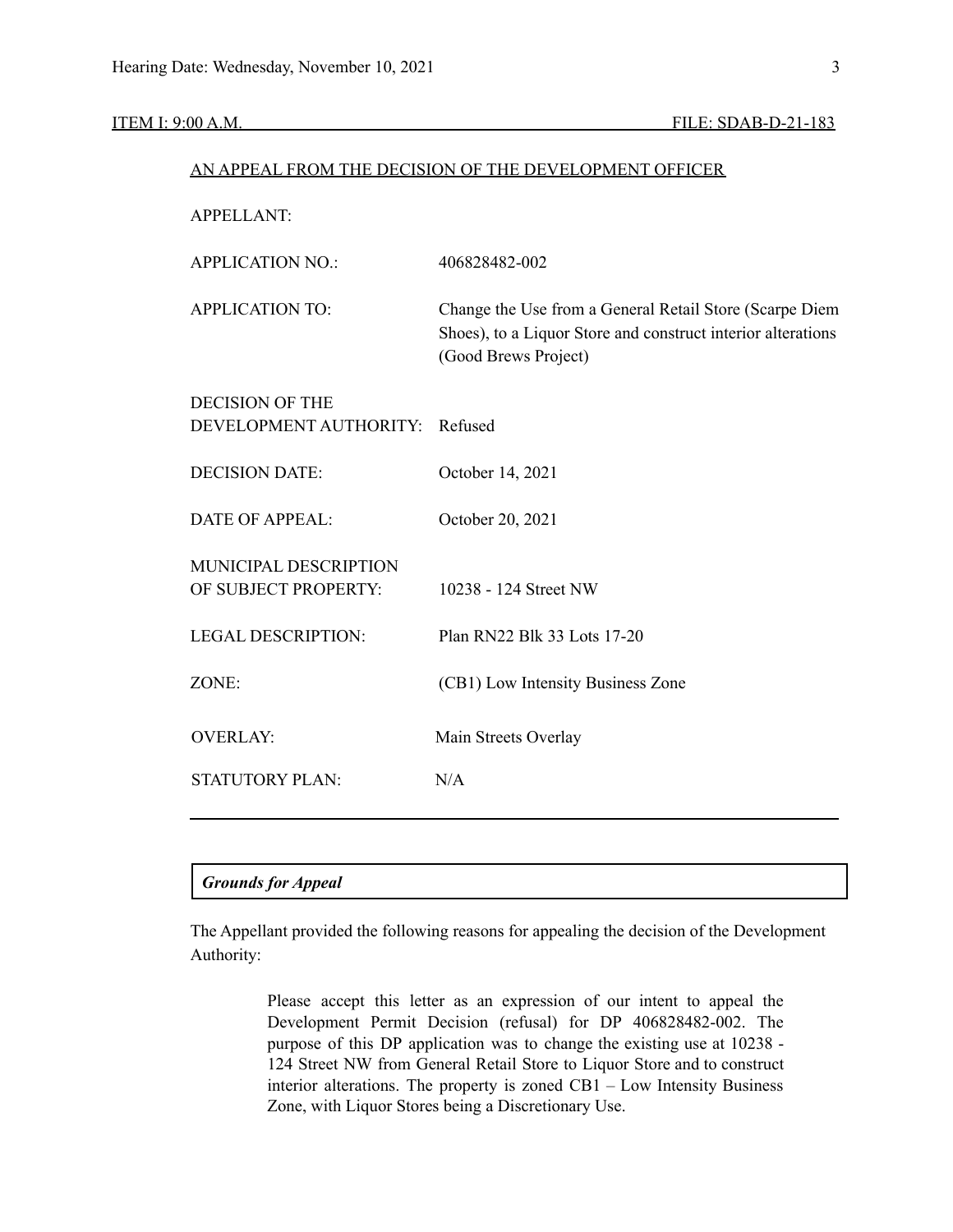The Development Officer (DO) refused this DP application based on Section 85.1 of the City of Edmonton's Zoning Bylaw 12800, which stipulates a minimum required distance of 500 m between Liquor Store uses. As noted on the DP, there are already four approved Liquor Stores within 500m of the proposed site, which triggered the refusal from the DO. We believe there is a strong case to be made that the proposed location merits an approved Liquor Store use.

The rationale for this Appeal is that the separation distances between the proposed Liquor Store use from three of the four Liquor Stores represent small variances from the required distances (5%, 10% and 13% deficiencies). When factoring in building orientation and practical separation distances, including travel distance by pedestrians, cyclists or by vehicles, the required 500m separation distances are met.

Secondly, the nature of the proposed Liquor Store varies greatly from those that are in proximity – Good Brews intends to only sell local craft beer. This differs from the other Liquor Stores nearby that focus on wine, spirits, or domestic and imported beer primarily. Good Brews aims to target a different demographic of consumers entirely, and is therefore a different kind of Liquor Store than what is found nearby.

Lastly, the population density in the Westmount and Oliver neighbourhoods can support additional Liquor Stores, especially those that offer different products. The proposed location meets all other separation distances required in the Zoning Bylaw, including from schools and parks. It will not materially impact the use and enjoyment of nearby properties, and will contribute to supporting local businesses and residents. We look forward to the opportunity to make our case further at the hearing.

#### *General Matters*

### **Appeal Information:**

The *Municipal Government Act*, RSA 2000, c M-26 states the following:

#### **Grounds for Appeal**

**685(1)** If a development authority

- (a) fails or refuses to issue a development permit to a person,
- (b) issues a development permit subject to conditions, or
- (c) issues an order under section 645,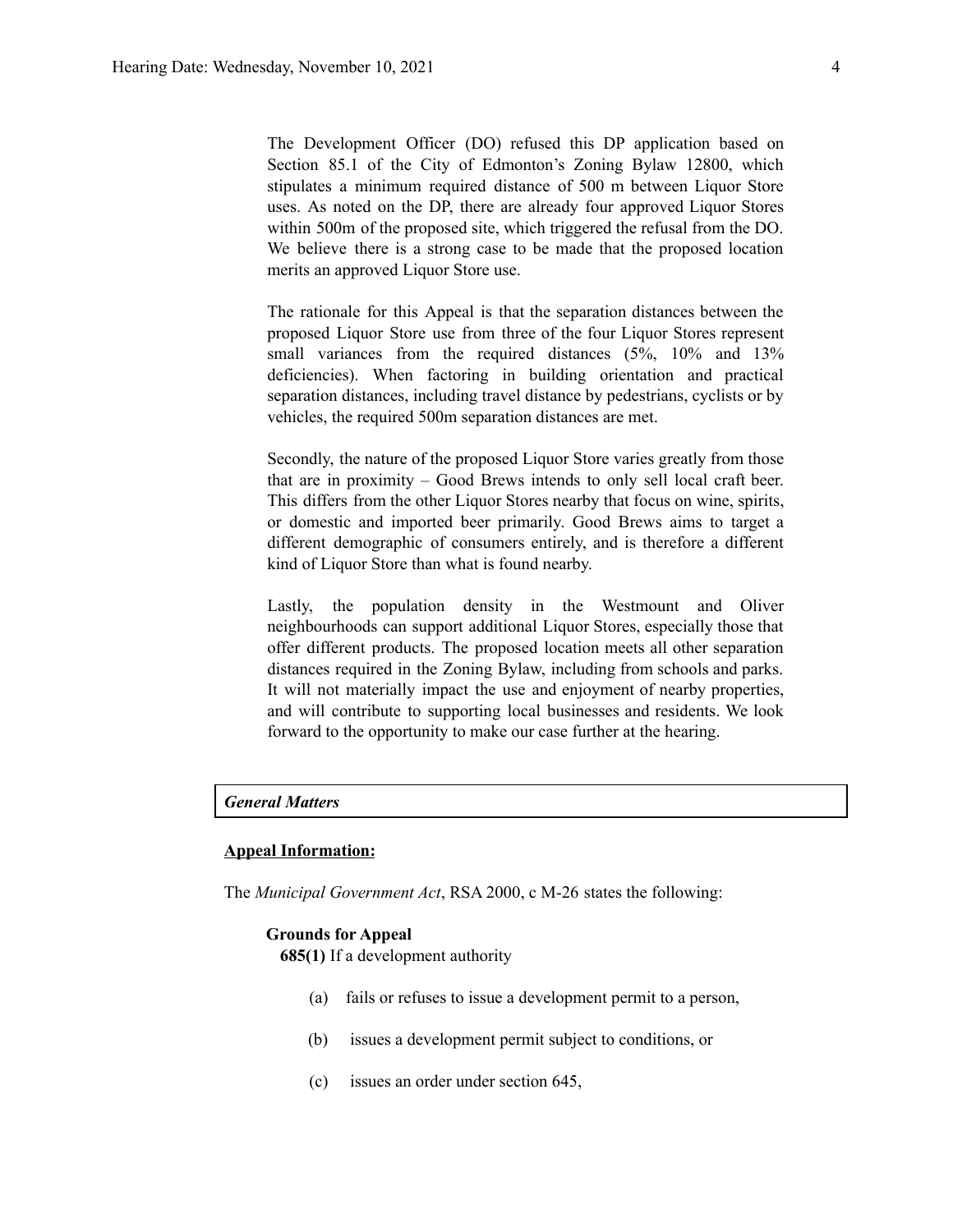the person applying for the permit or affected by the order under section 645 may appeal to the subdivision and development appeal board.

...

**(2)** In addition to an applicant under subsection (1), any person affected by an order, decision or development permit made or issued by a development authority may appeal the decision in accordance with subsection  $(2.1)$ .

#### **Appeals**

**686(1)** A development appeal to a subdivision and development appeal board is commenced by filing a notice of the appeal, containing reasons, with the board,

- (a) in the case of an appeal made by a person referred to in section 685(1)
	- (i) with respect to an application for a development permit,
		- (A) within 21 days after the date on which the written decision is given under section 642, or
		- (B) if no decision is made with respect to the application within the 40-day period, or within any extension of that period under section 684, within 21 days after the date the period or extension expires,
		- or
	- (ii) with respect to an order under section 645, within 21 days after the date on which the order is made, or
- (b) in the case of an appeal made by a person referred to in section 685(2), within 21 days after the date on which the notice of the issuance of the permit was given in accordance with the land use bylaw.

#### **Hearing and Decision**

**687(3)** In determining an appeal, the board hearing the appeal referred to in subsection (1)

…

- (a.1) must comply with the land use policies;
- (a.2) subject to section 638, must comply with any applicable statutory plans;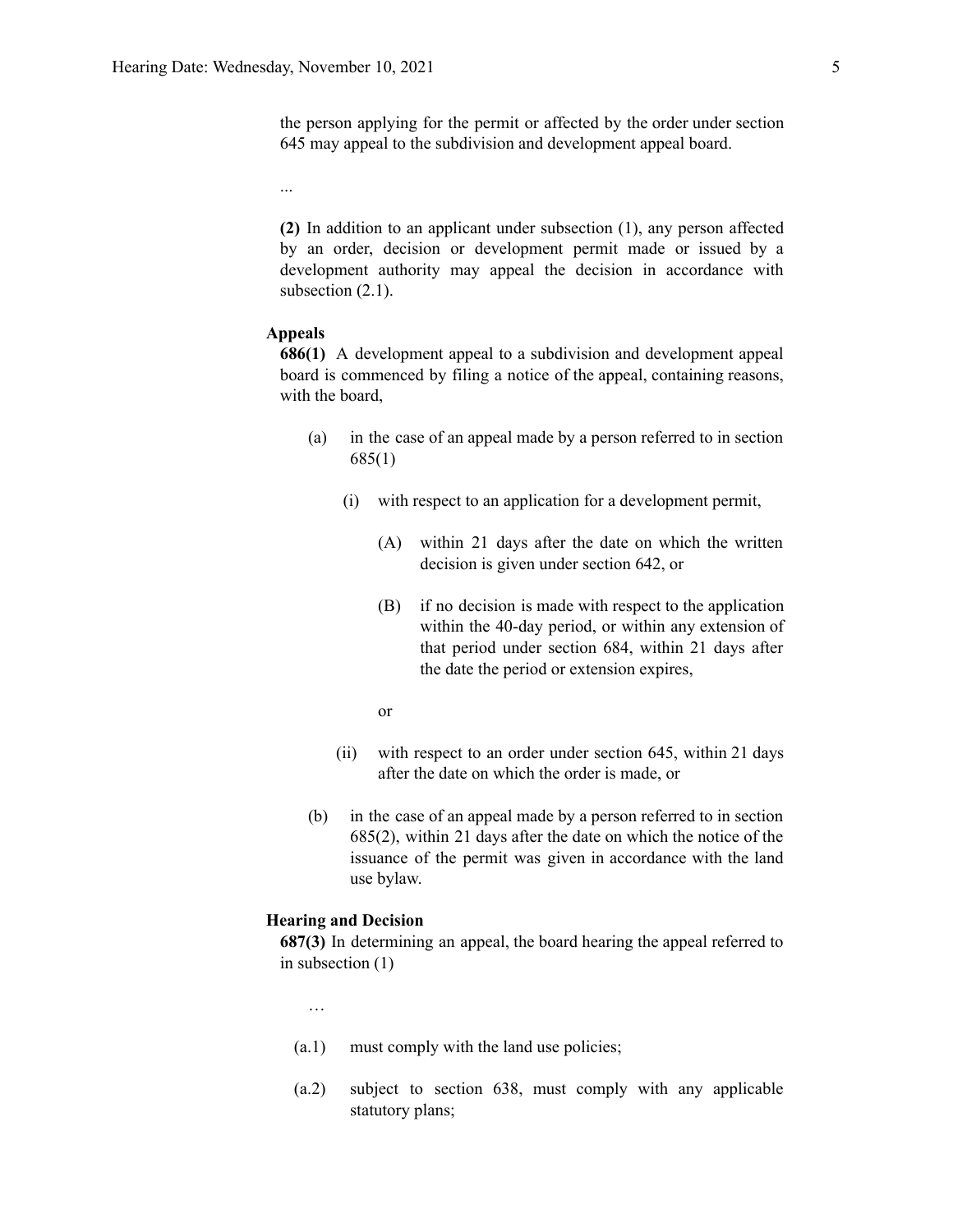- (a.3) subject to clause (a.4) and (d), must comply with any land use bylaw in effect;
- (a.4) must comply with the applicable requirements of the regulations under the *Gaming, Liquor and Cannabis Act* respecting the location of premises described in a cannabis licence and distances between those premises and other premises;
- …
- (c) may confirm, revoke or vary the order, decision or development permit or any condition attached to any of them or make or substitute an order, decision or permit of its own;
- (d) may make an order or decision or issue or confirm the issue of a development permit even though the proposed development does not comply with the land use bylaw if, in its opinion,
	- (i) the proposed development would not
		- (A) unduly interfere with the amenities of the neighbourhood, or
		- (B) materially interfere with or affect the use, enjoyment or value of neighbouring parcels of land,
	- and
	- (ii) the proposed development conforms with the use prescribed for that land or building in the land use bylaw.

### **General Provisions from the** *Edmonton Zoning Bylaw:*

Under section 330.3(16), a **Liquor Store** is a **Discretionary Use** in the **(CB1) Low Intensity Business Zone.**

Under section 7.4(30), **Liquor Store** means "development used for the retail sale of any and all types of alcoholic beverages to the public for off-site consumption. This Use may include retail sales of related products such as soft drinks and snack foods."

Section 330.1 states that the **General Purpose** of the **(CB1) Low Intensity Business Zone** is:

to provide for low intensity commercial, office and service uses, and limited Residential-related Uses located along arterial roadways that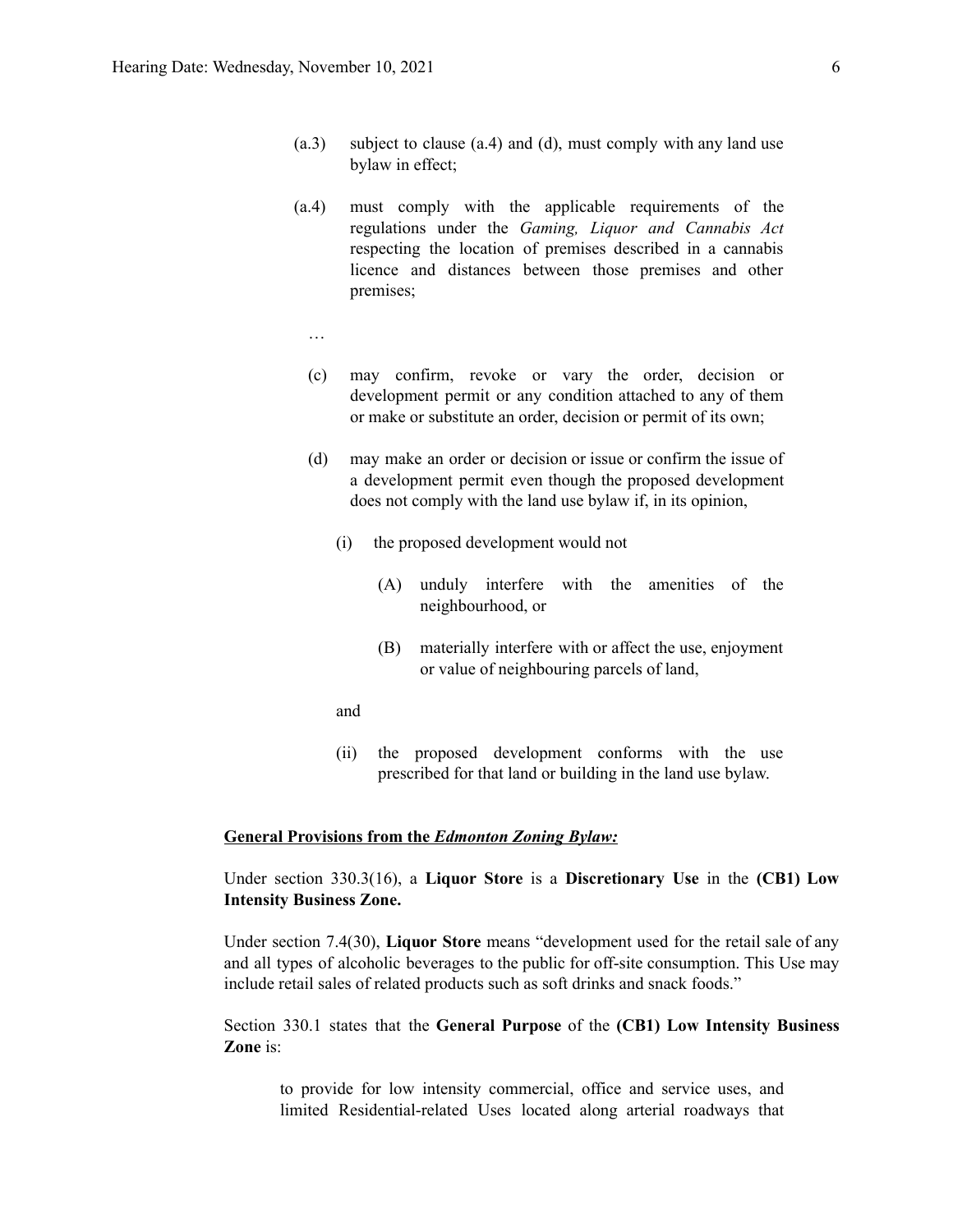border residential areas. Development shall be sensitive and in scale with existing development along the commercial street and any surrounding residential neighbourhood.

Section 819.1 states that the **General Purpose** of the **Main Streets Overlay** is:

to encourage and strengthen the pedestrian-oriented character of Edmonton's main street commercial areas that are located in proximity to residential and transit-oriented areas, by providing visual interest, transparent storefront displays, and amenities for pedestrians.

*Section 85 - Liquor Stores*

- **1. Any Liquor Store shall not be located less than [500](https://webdocs.edmonton.ca/InfraPlan/zoningbylaw/ZoningBylaw/Measurements/im500.htm) m from any other Liquor Store.**
- 2. Notwithstanding subsection 85(1), a Liquor Store may be located less than [500](https://webdocs.edmonton.ca/InfraPlan/zoningbylaw/ZoningBylaw/Measurements/im500.htm) m from any other Liquor Store if located:
	- a. outside the boundary shown in Appendix 1 to Section 85, provided:
		- i. the Liquor Stores are located on separate Sites, and
		- ii. at least one Liquor Store is located on a Site greater than 2.5 ha in size that is zoned [CSCa](https://webdocs.edmonton.ca/InfraPlan/zoningbylaw/ZoningBylaw/Part2/Special_Areas/960_5_(CSCa)_Ambleside_Shopping_Centre_Zone.htm), [UVCa,](https://webdocs.edmonton.ca/InfraPlan/zoningbylaw/ZoningBylaw/Part2/Special_Areas/960.6_(UVCa)_Ambleside_Urban_Village_Commercial_Zone.htm) [GVC,](https://webdocs.edmonton.ca/InfraPlan/zoningbylaw/ZoningBylaw/Part2/Special_Areas/940_6_(GVC)_Griesbach_Village_Centre_Zone.htm) [TC-C](https://webdocs.edmonton.ca/InfraPlan/zoningbylaw/ZoningBylaw/Part2/Special_Areas/990_4_(TC-C)_Heritage_Valley_Town_Centre_Commercial_Zone.htm), [DC1](https://webdocs.edmonton.ca/InfraPlan/zoningbylaw/ZoningBylaw/Part2/Direct/710_(DC1)_Direct_Development_Control_Provision.htm), [DC2,](https://webdocs.edmonton.ca/InfraPlan/zoningbylaw/ZoningBylaw/Part2/Direct/720_(DC2)_Site_Specific_Development_Control_Provision.htm) [CSC,](https://webdocs.edmonton.ca/InfraPlan/zoningbylaw/ZoningBylaw/Part2/Commercial/320_(CSC)_Shopping_Centre_Zone.htm) [CB1,](https://webdocs.edmonton.ca/InfraPlan/zoningbylaw/ZoningBylaw/Part2/Commercial/330_(CB1)_Low_Intensity_Business_Zone.htm) [CB2](https://webdocs.edmonton.ca/InfraPlan/zoningbylaw/ZoningBylaw/Part2/Commercial/340_(CB2)_General_Business_Zone.htm), [CHY,](https://webdocs.edmonton.ca/InfraPlan/zoningbylaw/ZoningBylaw/Part2/Commercial/350_(CHY)_Highway_Corridor_Zone.htm) [CO](https://webdocs.edmonton.ca/InfraPlan/zoningbylaw/ZoningBylaw/Part2/Commercial/360_(CO)_Commercial_Office_Zone.htm) or [CB3](https://webdocs.edmonton.ca/InfraPlan/zoningbylaw/ZoningBylaw/Part2/Commercial/370_(CB3)_Commercial_Mixed_Business_Zone.htm).
- 3. For the purposes of Section 85, the [500](https://webdocs.edmonton.ca/InfraPlan/zoningbylaw/ZoningBylaw/Measurements/im500.htm) m separation distance shall be measured from the closest point of the Liquor Store to the closest point of any other approved Liquor Store.
- 4. Any Site containing a Liquor Store shall not be located less than 100 m from any Site being used for community or recreation activities, public or private education, or public lands at the time of the application for the Development Permit for the Liquor Store. Sites that are greater than 2.0 ha in size and zoned either CSC or DC2, are exempt from this restriction. For the purposes of this subsection only:
	- a. the 100 m separation distance shall be measured from the closest point of the subject Site boundary to the closest point of another Site boundary, and shall not be measured from Zone boundaries or from the edges of structures;
	- b. the term "community or recreation activities" is limited to Community Recreation Services, as defined in subsection 7.8(1) of this Bylaw, which includes community league buildings and facilities, and children's playgrounds and play areas. This term does not include arenas or other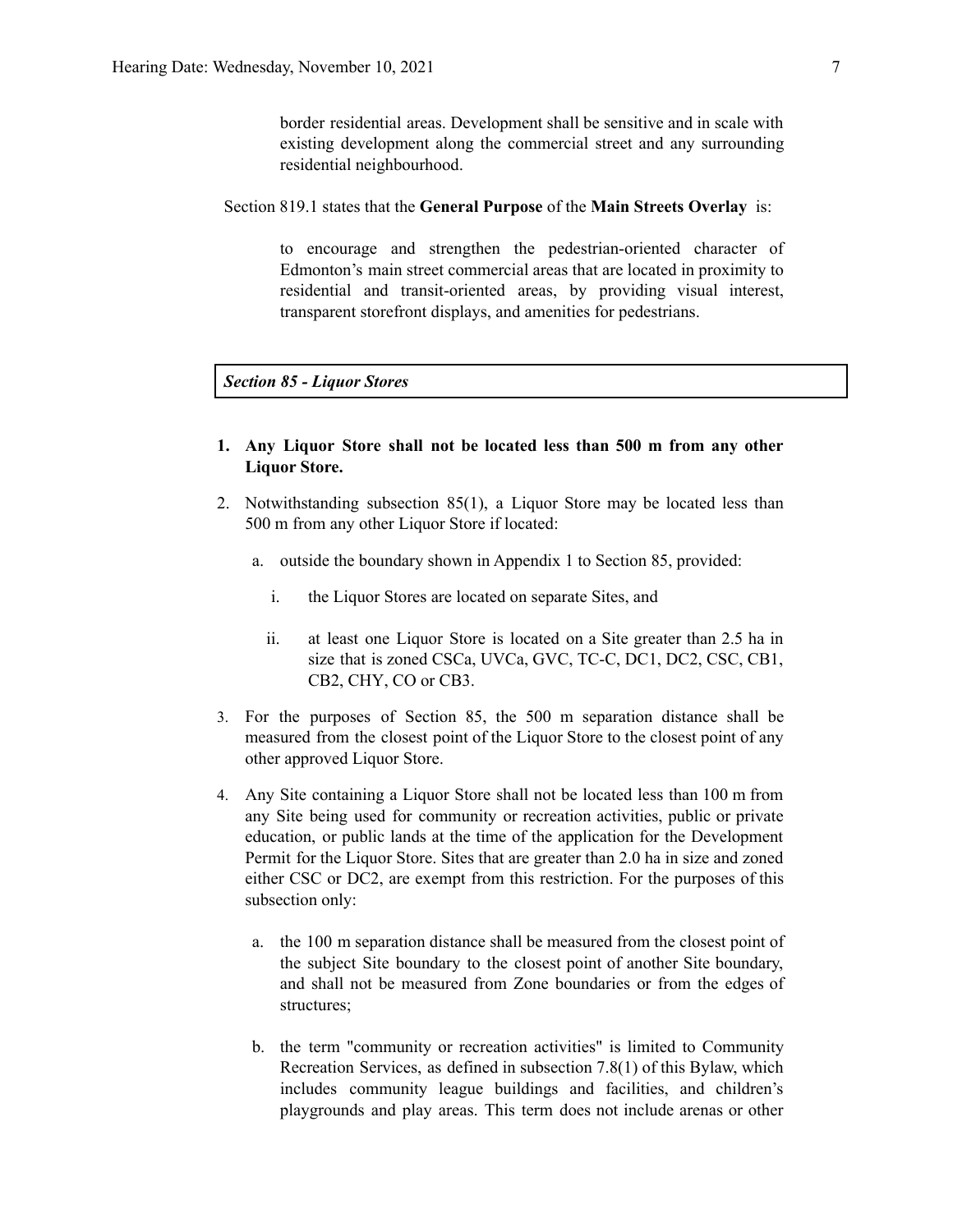public assembly Uses, Child Care Services, Public Libraries and Cultural Exhibits, or Religious Assembly;

- c. the term "public or private education facilities" is limited to elementary through to high schools inclusive only, and does not include dance schools, driving schools or other Commercial Schools; and
- d. the term "public lands" is limited to Sites zoned AP, and Sites zoned A.
- 5. Notwithstanding Section 11 of this Bylaw, a Development Officer shall not grant a variance to subsection 85(4).
- 6. Notwithstanding Section 11 of this Bylaw, a Development Officer shall only grant a variance to subsection 85(1) or subsection 85(2) as outlined in subsections 85(7), 85(8) and 85(9).
- 7. When the Development Officer receives an application for a Development Permit that is for the purpose of accommodating the temporary relocation of an approved Liquor Store within 500 m of its original location, a variance to subsection  $85(1)$  or subsection  $85(2)$  may be granted where:
	- a. the application for the Development Permit is for a Temporary Development, in order to limit the introduction of an additional Liquor Store within [500](https://webdocs.edmonton.ca/InfraPlan/zoningbylaw/ZoningBylaw/Measurements/im500.htm) m of the original approved Development Permit;
	- b. the temporary location for any Liquor Store is not within [500](https://webdocs.edmonton.ca/InfraPlan/zoningbylaw/ZoningBylaw/Measurements/im500.htm) m of any legally conforming Liquor Store; and
	- c. the application for a Development Permit will not result in a total Floor Area for a Liquor Store that is 10.0% greater than the Floor Area of the existing approved Liquor Store, to a maximum increase of [50](https://webdocs.edmonton.ca/InfraPlan/zoningbylaw/ZoningBylaw/Measurements/ia50.htm) m<sup>2</sup>.
- 8. When a Development Officer receives an application for a Development Permit that is for the purpose of accommodating the reversion of an existing approved Liquor Store back to its original location on a Site, a variance of subsection 85(1) or subsection 85(2) may only be granted where the application for the reversion is submitted to the Development Officer within 5 years of the date of vacating the original location and the application will not result in a total Floor Area that is greater than the original approved Liquor Store.
- 9. The issuance of a Development Permit which contains a variance pursuant to subsection 85(7) shall be issued as a Temporary Development for a duration of up to 5 years or less, to be determined by the Development Officer.
- 10. The Development Officer may require lighting, signage or screening measures that ensure the proposed development is compatible with adjacent or nearby Residential Uses or Commercial Uses.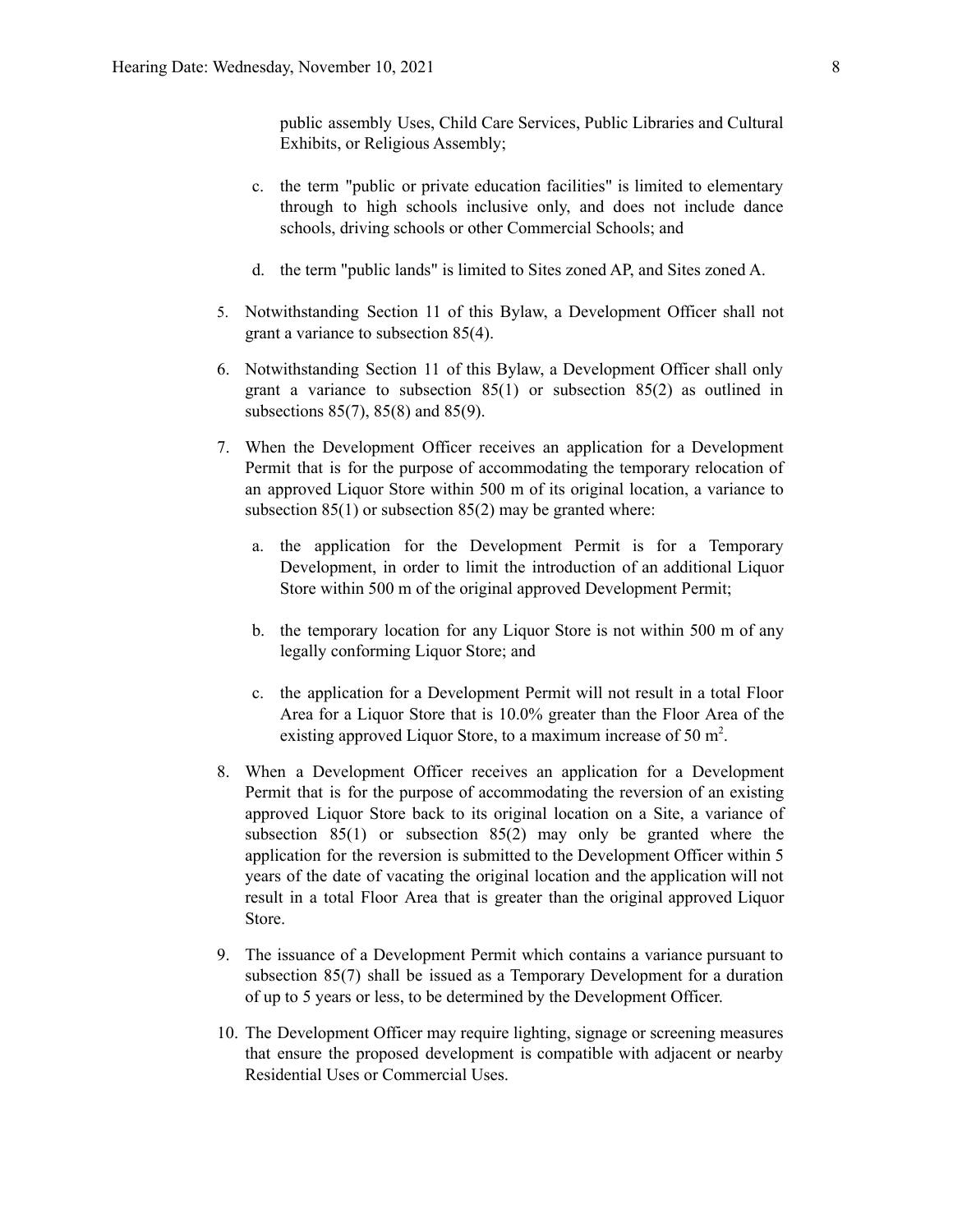- 11. Liquor Stores shall include the following to allow for natural surveillance to promote safe surroundings:
	- a. Customer access is oriented to:
		- i. a public or internal roadway, other than a Lane;
		- ii. a shopping centre parking lot in front of the store; or
		- iii. a mall access that allows visibility from the interior of the mall into the store.
	- b. Premises located at ground level shall include:
		- i. Ample transparency to maintain sight lines into and out of the premises. To ensure transparency and sight lines are maintained:
			- 1. Not more than 10% of the windows may be covered by Signs, the remainder shall be clear, untinted, and free from obstruction.
		- ii. Outdoor lighting is required to provide a well-lit environment for pedestrians entering and exiting the premises and to illuminate the property. The Development Officer shall require the applicant to provide a plan showing the location and details of perimeter lighting to ensure adequate lighting.
	- iii. Landscaping shall be located such that it does not obstruct sight lines into the premises.

#### **Development Officer's Determination**

**1. Section 85.1 Liquor Stores shall not be located less than 500 m from any other Liquor Store:**

**12421 102 Ave NW Proposed: 150 m Required: 500 m Deficient: 350m**

**12110 Jasper Ave NW Proposed: 436 m Required: 500 m Deficient: 64 m**

**10505 123 Street NW Proposed: 449 m Required: 500 m Deficient: 51 m**

**12068 Jasper Ave NW**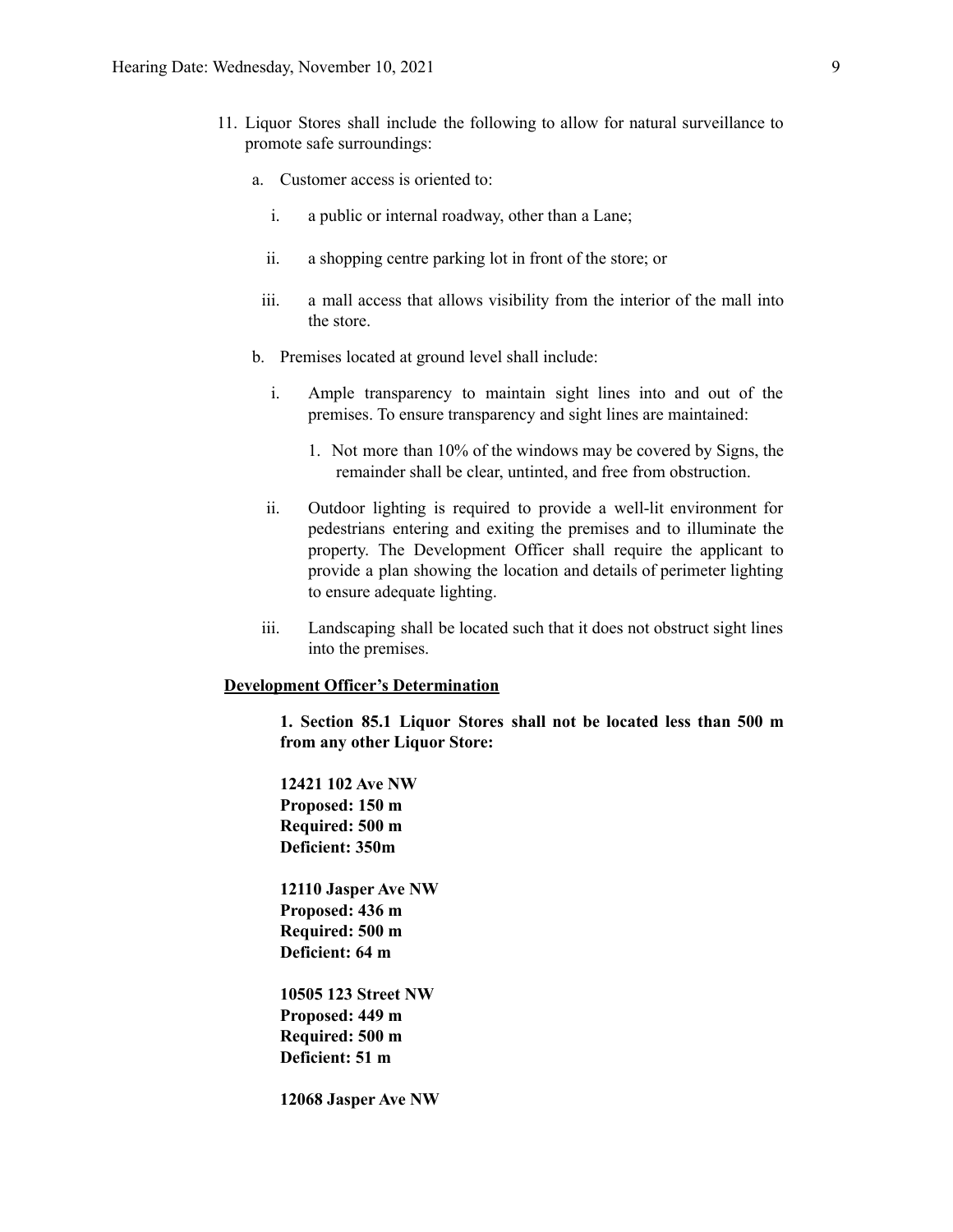### **Proposed: 472 m Required: 500 m Deficient: 28 m**

[unedited]

| <b>Previous Subdivision and Development Appeal Board Decision</b> |                                                                                                   |                                                                                                                                                                                                                                                                                                                                                                                                             |  |  |  |  |  |  |
|-------------------------------------------------------------------|---------------------------------------------------------------------------------------------------|-------------------------------------------------------------------------------------------------------------------------------------------------------------------------------------------------------------------------------------------------------------------------------------------------------------------------------------------------------------------------------------------------------------|--|--|--|--|--|--|
| <b>Application Number</b>                                         | <b>Description</b>                                                                                | <b>Decision</b>                                                                                                                                                                                                                                                                                                                                                                                             |  |  |  |  |  |  |
| SDAB-D-12-333                                                     | Change the use from a<br>Restaurant to a Bar and<br>Neighbourhood Pub (no<br>interior alterations | December 21, 2012; the<br>appeal be DENIED and the<br>decision of approval by the<br>Development Authority<br>CONFIRMED, subject to the<br>following amendment:<br>Variance:<br>The minimum<br>$1_{-}$<br>required total number of<br>parking spaces for all Uses on<br>the subject site is 493 parking<br>spaces, existing is 117 parking<br>spaces, and a relaxation of 376<br>parking spaces is granted. |  |  |  |  |  |  |

### Notice to Applicant/Appellant

 $\mathcal{L}_\text{max} = \frac{1}{2} \sum_{i=1}^n \mathcal{L}_\text{max} = \frac{1}{2} \sum_{i=1}^n \mathcal{L}_\text{max} = \frac{1}{2} \sum_{i=1}^n \mathcal{L}_\text{max} = \frac{1}{2} \sum_{i=1}^n \mathcal{L}_\text{max} = \frac{1}{2} \sum_{i=1}^n \mathcal{L}_\text{max} = \frac{1}{2} \sum_{i=1}^n \mathcal{L}_\text{max} = \frac{1}{2} \sum_{i=1}^n \mathcal{L}_\text{max} = \frac{1}{2} \sum_{i=$ 

Provincial legislation requires that the Subdivision and Development Appeal Board issue its official decision in writing within fifteen days of the conclusion of the hearing.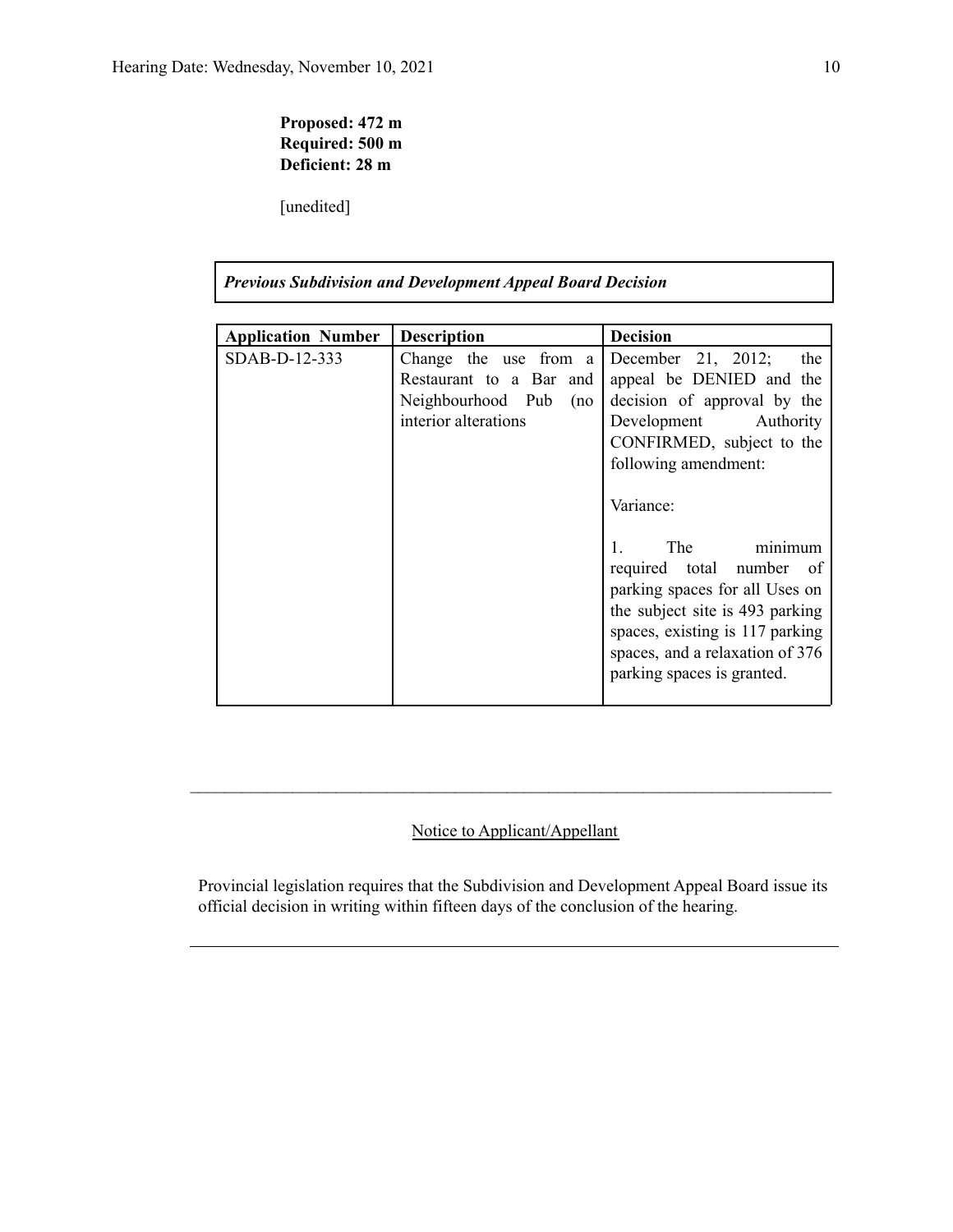| <b>Edmonton</b><br><b>Application for</b>                                                       | Project Number: 406828482-002<br><b>Application Date:</b><br>AUG 27, 2021<br><b>Printed:</b><br>October 20, 2021 at 12:40 PM<br>1 of 2<br>Page: |  |  |  |  |  |  |
|-------------------------------------------------------------------------------------------------|-------------------------------------------------------------------------------------------------------------------------------------------------|--|--|--|--|--|--|
| <b>Major Development Permit</b>                                                                 |                                                                                                                                                 |  |  |  |  |  |  |
| This document is a Development Permit Decision for the development application described below. |                                                                                                                                                 |  |  |  |  |  |  |
| <b>Applicant</b>                                                                                | Property Address(es) and Legal Description(s)                                                                                                   |  |  |  |  |  |  |
| 10238 - 124 STREET NW                                                                           |                                                                                                                                                 |  |  |  |  |  |  |
|                                                                                                 | Plan RN22 Blk 33 Lots 17-20                                                                                                                     |  |  |  |  |  |  |
|                                                                                                 | Specific Address(es)                                                                                                                            |  |  |  |  |  |  |
|                                                                                                 | 10240 - 124 STREET NW<br>Suite:                                                                                                                 |  |  |  |  |  |  |
|                                                                                                 | Entryway: 10240 - 124 STREET NW<br>Building: 10238 - 124 STREET NW                                                                              |  |  |  |  |  |  |
|                                                                                                 |                                                                                                                                                 |  |  |  |  |  |  |
| <b>Scope of Application</b>                                                                     | To change the Use from a General Retail Store (Scarpe Diem Shoes), to a Liquor Store and construct interior alterations (Good Brews             |  |  |  |  |  |  |
| Project).                                                                                       |                                                                                                                                                 |  |  |  |  |  |  |
| <b>Permit Details</b>                                                                           |                                                                                                                                                 |  |  |  |  |  |  |
| Class of Permit: Class B                                                                        | Contact Person:                                                                                                                                 |  |  |  |  |  |  |
| Gross Floor Area (sq.m.):                                                                       | Lot Grading Needed?: N                                                                                                                          |  |  |  |  |  |  |
| New Sewer Service Required:<br>Site Area (sq. m.):                                              | NumberOfMainFloorDwellings:<br>Stat. Plan Overlay/Annex Area: (none)                                                                            |  |  |  |  |  |  |
|                                                                                                 |                                                                                                                                                 |  |  |  |  |  |  |
| <b>Development Application Decision</b><br>Refused                                              |                                                                                                                                                 |  |  |  |  |  |  |
| Issue Date: Oct 14, 2021 Development Authority: CHOW, STEPHEN                                   |                                                                                                                                                 |  |  |  |  |  |  |
| <b>Reason for Refusal</b>                                                                       |                                                                                                                                                 |  |  |  |  |  |  |
| 1. Section 85.1 Liquor Stores shall not be located less than 500 m from any other Liquor Store: |                                                                                                                                                 |  |  |  |  |  |  |
| 12421 102 Ave NW                                                                                |                                                                                                                                                 |  |  |  |  |  |  |
| Proposed: 150 m                                                                                 |                                                                                                                                                 |  |  |  |  |  |  |
| Required: 500 m<br>Deficient: 350m                                                              |                                                                                                                                                 |  |  |  |  |  |  |
|                                                                                                 |                                                                                                                                                 |  |  |  |  |  |  |
| 12110 Jasper Ave NW<br>Proposed: 436 m                                                          |                                                                                                                                                 |  |  |  |  |  |  |
| Required: 500 m                                                                                 |                                                                                                                                                 |  |  |  |  |  |  |
| Deficient: 64 m                                                                                 |                                                                                                                                                 |  |  |  |  |  |  |
| 10505 123 Street NW                                                                             |                                                                                                                                                 |  |  |  |  |  |  |
| Proposed: 449 m<br>Required: 500 m                                                              |                                                                                                                                                 |  |  |  |  |  |  |
| Deficient: 51 m                                                                                 |                                                                                                                                                 |  |  |  |  |  |  |
| 12068 Jasper Ave NW                                                                             |                                                                                                                                                 |  |  |  |  |  |  |
| Proposed: 472 m                                                                                 |                                                                                                                                                 |  |  |  |  |  |  |
| Required: 500 m<br>Deficient: 28 m                                                              |                                                                                                                                                 |  |  |  |  |  |  |
|                                                                                                 |                                                                                                                                                 |  |  |  |  |  |  |
|                                                                                                 |                                                                                                                                                 |  |  |  |  |  |  |
|                                                                                                 |                                                                                                                                                 |  |  |  |  |  |  |
| <b>THIS IS NOT A PERMIT</b>                                                                     |                                                                                                                                                 |  |  |  |  |  |  |
|                                                                                                 |                                                                                                                                                 |  |  |  |  |  |  |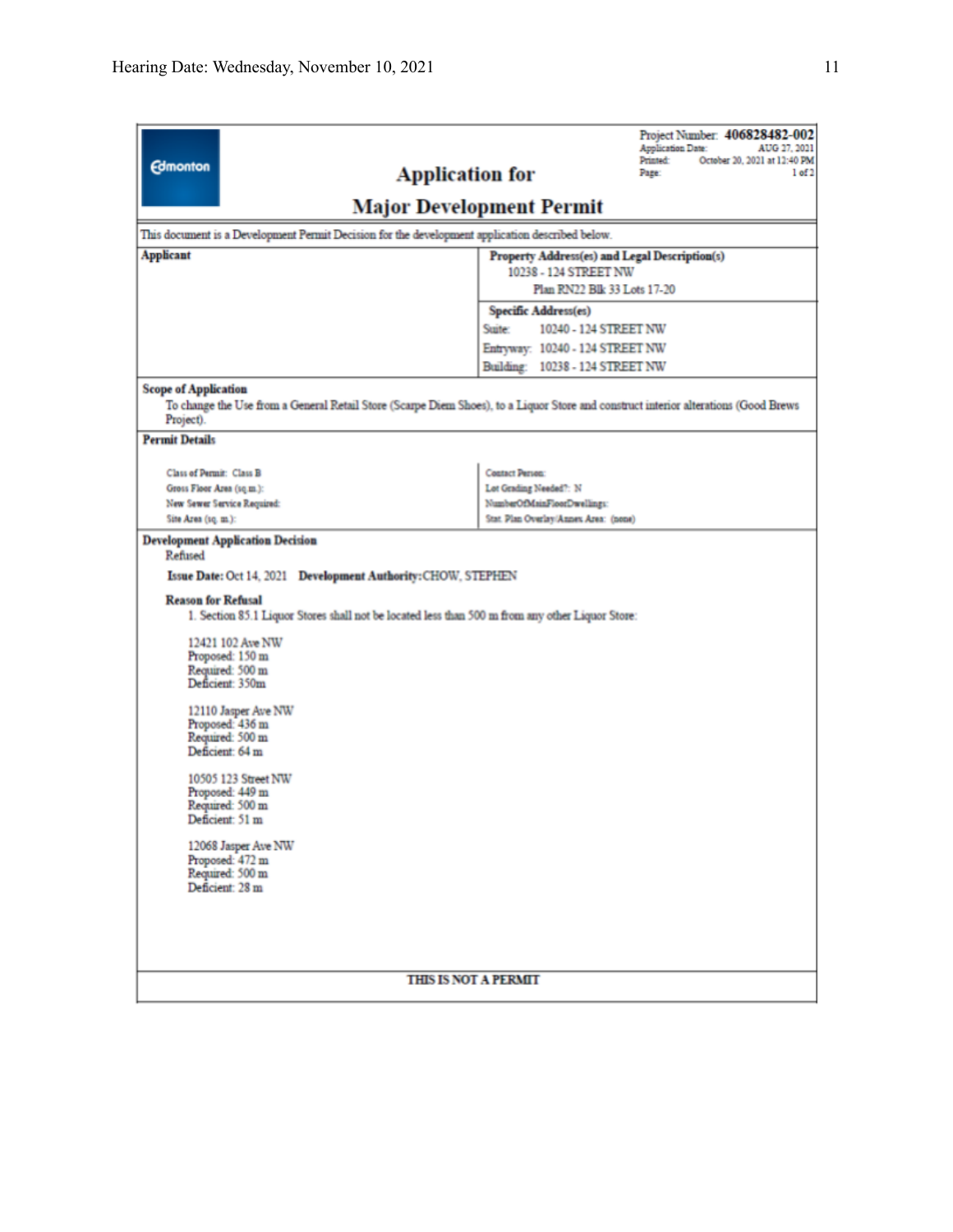| which the decision is made as outlined in Chapter M-26,<br>Section 683 through 689 of the Municipal Government Act.<br>Fees<br><b>Amount Paid</b><br><b>Date Paid</b><br><b>Fee Amount</b><br>Receipt#<br>\$528.00<br>154360434271001<br>Major Dev. Application Fee<br>\$528.00<br>Sep 23, 2021<br><b>Total GST Amount:</b><br>\$0.00<br><b>Totals for Permit:</b><br>\$528.00<br>\$528.00<br>THIS IS NOT A PERMIT | <b>Edmonton</b><br><b>Rights of Appeal</b><br>The Applicant has the right of appeal to the Subdivision and Development Appeal Board (SDAB) within 21 days after the date on | <b>Application for</b> | <b>Major Development Permit</b> | <b>Application Date:</b><br>Printed:<br>Page: | Project Number: 406828482-002<br>AUG 27, 2021<br>October 20, 2021 at 12:40 PM<br>$2$ of $2$ |
|--------------------------------------------------------------------------------------------------------------------------------------------------------------------------------------------------------------------------------------------------------------------------------------------------------------------------------------------------------------------------------------------------------------------|-----------------------------------------------------------------------------------------------------------------------------------------------------------------------------|------------------------|---------------------------------|-----------------------------------------------|---------------------------------------------------------------------------------------------|
|                                                                                                                                                                                                                                                                                                                                                                                                                    |                                                                                                                                                                             |                        |                                 |                                               |                                                                                             |
|                                                                                                                                                                                                                                                                                                                                                                                                                    |                                                                                                                                                                             |                        |                                 |                                               |                                                                                             |
|                                                                                                                                                                                                                                                                                                                                                                                                                    |                                                                                                                                                                             |                        |                                 |                                               |                                                                                             |
|                                                                                                                                                                                                                                                                                                                                                                                                                    |                                                                                                                                                                             |                        |                                 |                                               |                                                                                             |
|                                                                                                                                                                                                                                                                                                                                                                                                                    |                                                                                                                                                                             |                        |                                 |                                               |                                                                                             |
|                                                                                                                                                                                                                                                                                                                                                                                                                    |                                                                                                                                                                             |                        |                                 |                                               |                                                                                             |
|                                                                                                                                                                                                                                                                                                                                                                                                                    |                                                                                                                                                                             |                        |                                 |                                               |                                                                                             |